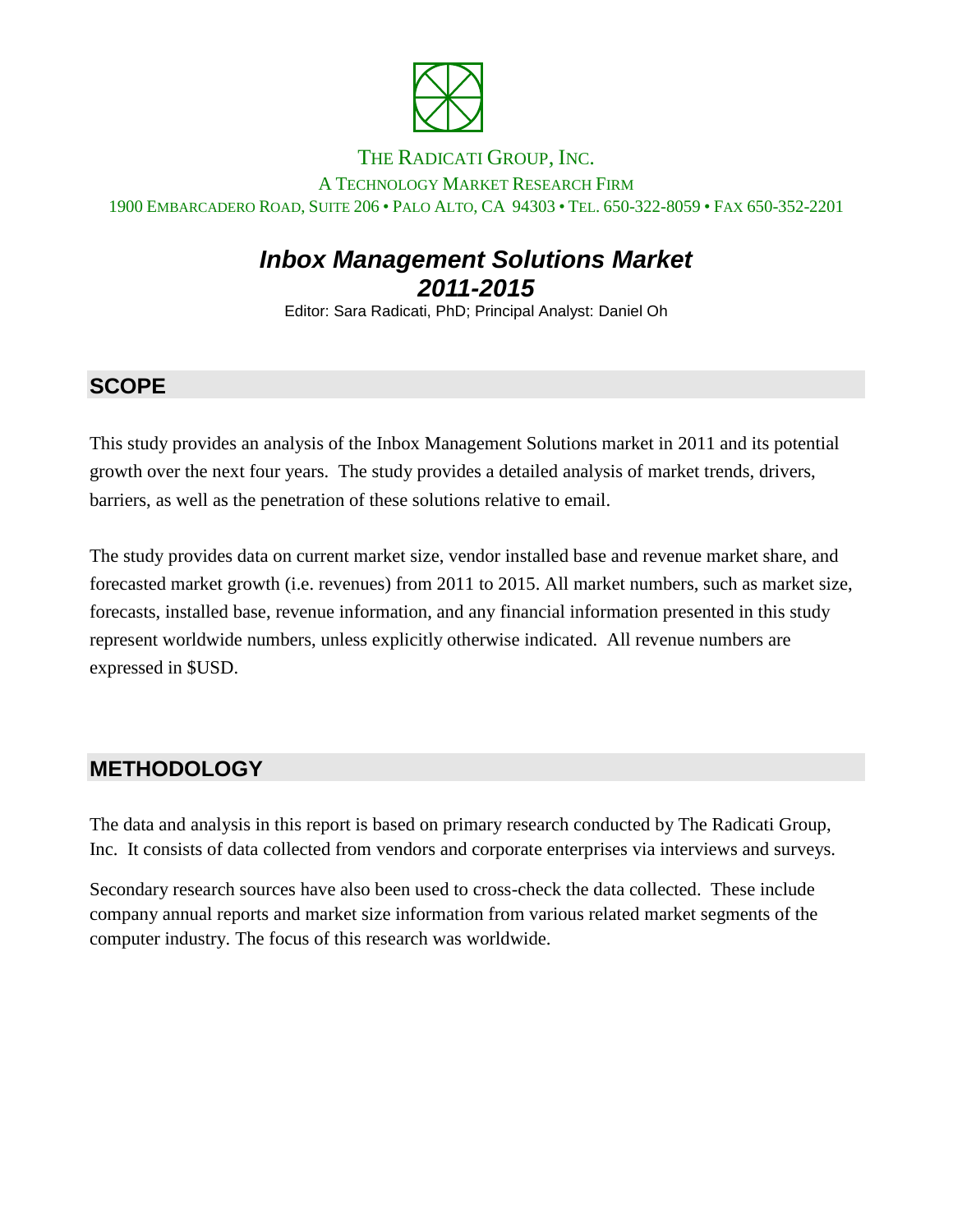### **EXECUTIVE SUMMARY**

- Inbox Management is the process that brings more efficiency to the inbox by organizing and  $\bullet$ providing deeper context to inbox information. With Inbox Management Solutions, users can better manage incoming emails and attachments, as well as organize their contacts to gain a deeper understanding of their business network through more detailed contact information.
- The Inbox Management Solutions market is a relatively new category, with many new vendors establishing themselves within the last five years. The demand for Inbox Management is directly tied to the problem of inbox overflow, where users are bombarded with hundreds of daily emails and are often maintaining an address book with over a thousand contacts.
- The combination of business emails, personal emails, spam emails, and "bacn" emails can flood the user's inbox on a continuing basis. One of the driving purposes behind Inbox Management Solutions is to help organize emails by properly sorting them into appropriate groups through folders or labels and/or by applying appropriate prioritization to each message.
- In addition to emails, many businesses have problems with locating specific contacts over multiple networks and contact lists. Business users can waste time by failing to identify the appropriate contact. As a result, another key driver behind Inbox Management is the need for better contact management. Inbox Management Solutions can help the user consolidate their business network, eliminating the need to search through different contact lists to find a specific contact, as well as provide more information behind each contact to help users find the most appropriate one.
- $\bullet$ Most Inbox Management solutions work with other email clients. They operate as plug-ins and add-ons to clients such as IBM Lotus Notes, Microsoft Outlook, Google Gmail, Yahoo! Mail, and more. In addition, all email clients have some basic Inbox Management capability, or as in the case of Google Gmail and Yahoo! Mail, embed some form of automatic email sorting into their clients.
- Currently, Inbox Management solutions deal primarily with email and contact management. However, as mail clients begin to take in other messaging forms, inbox management solutions will most likely evolve to handle multiple messaging streams, such as SMS messages, voice messages, and social networking messages.